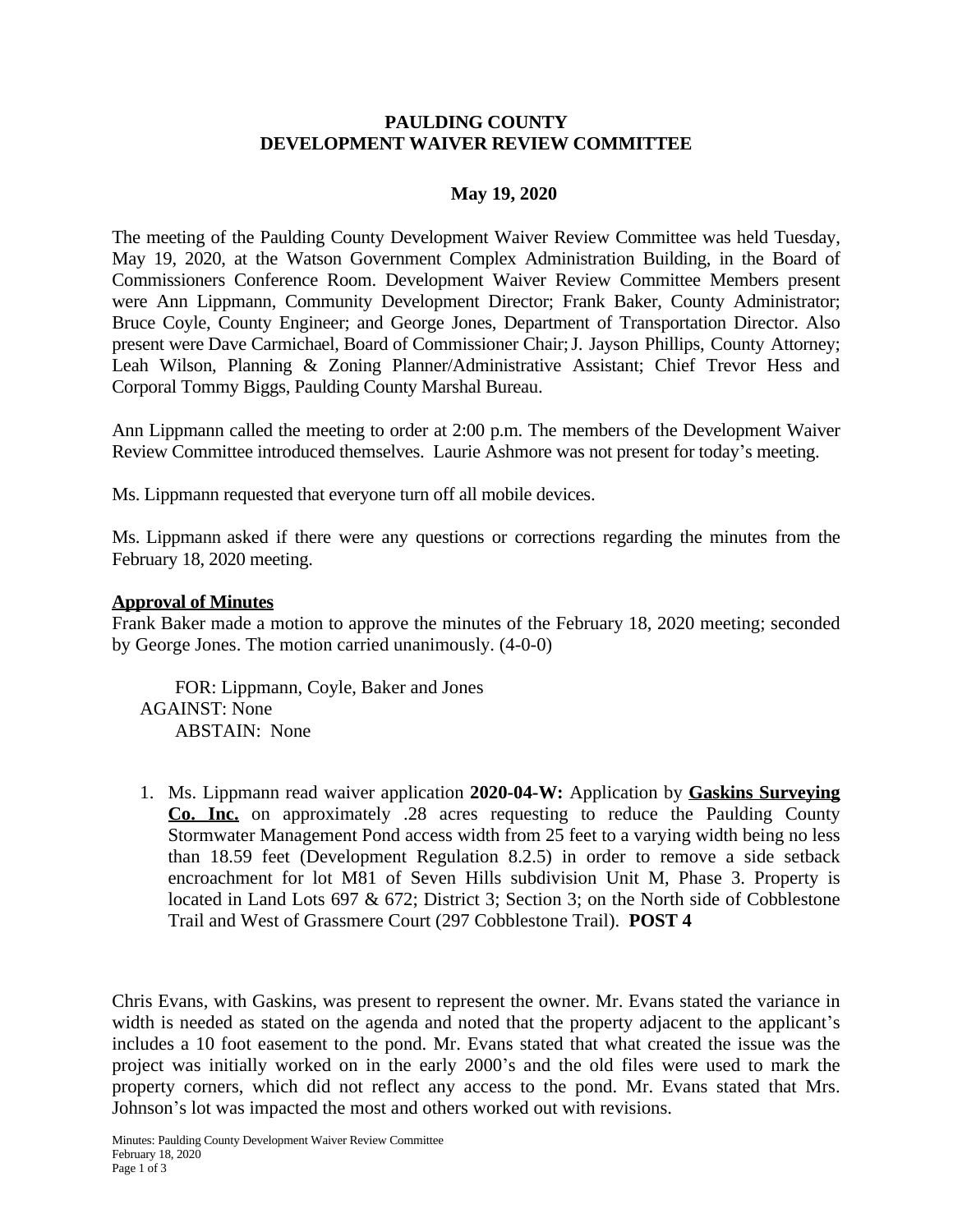Ms. Lippmann asked if anyone would like to speak in support, or in opposition, of the application.

## **Behalf**

There was no one to speak on behalf of the application.

#### **Opposition/ Input/ Comments**

There was no one to speak in opposition of the application.

Ms. Lippmann asked if any of the Committee members had any questions.

Bruce Coyle made a comment about the subdivision warranty that is to expire in October; that upon inspection there was a fence in need of repair and road damage 18ft from dam entrance. Mr. Evans stated that he had spoken with Forestar and they would provide access, repair the road and fence.

Mr. Coyle asked if the large rocks will be removed or picked up as to not interfere with the easement. Mr. Evans answered yes, they will be picked up.

Further discussion from the board members and the homeowner (Jennifer Johnson and her father- Raymond Dilbeck) ensued.

George Jones commented that reduction from 20ft to 18ft and/or continuation of reduction of easement could potentially cause issues with machinery entering and exiting in the future.

Bruce Coyle made a motion to approve application **2020-04-W**. The motion was seconded by George Jones.

The motion carried unanimously. (4-0-0)

FOR: Lippmann, Baker, Coyle and Jones AGAINST: None ABSTAIN: None

There being no further business, Frank Baker made a motion to adjourn; seconded by Bruce Coyle. The motion carried unanimously. (4-0-0)

FOR: Lippmann, Baker, Coyle and Jones AGAINST: None ABSTAIN: None

The meeting adjourned at 2:14 p.m.